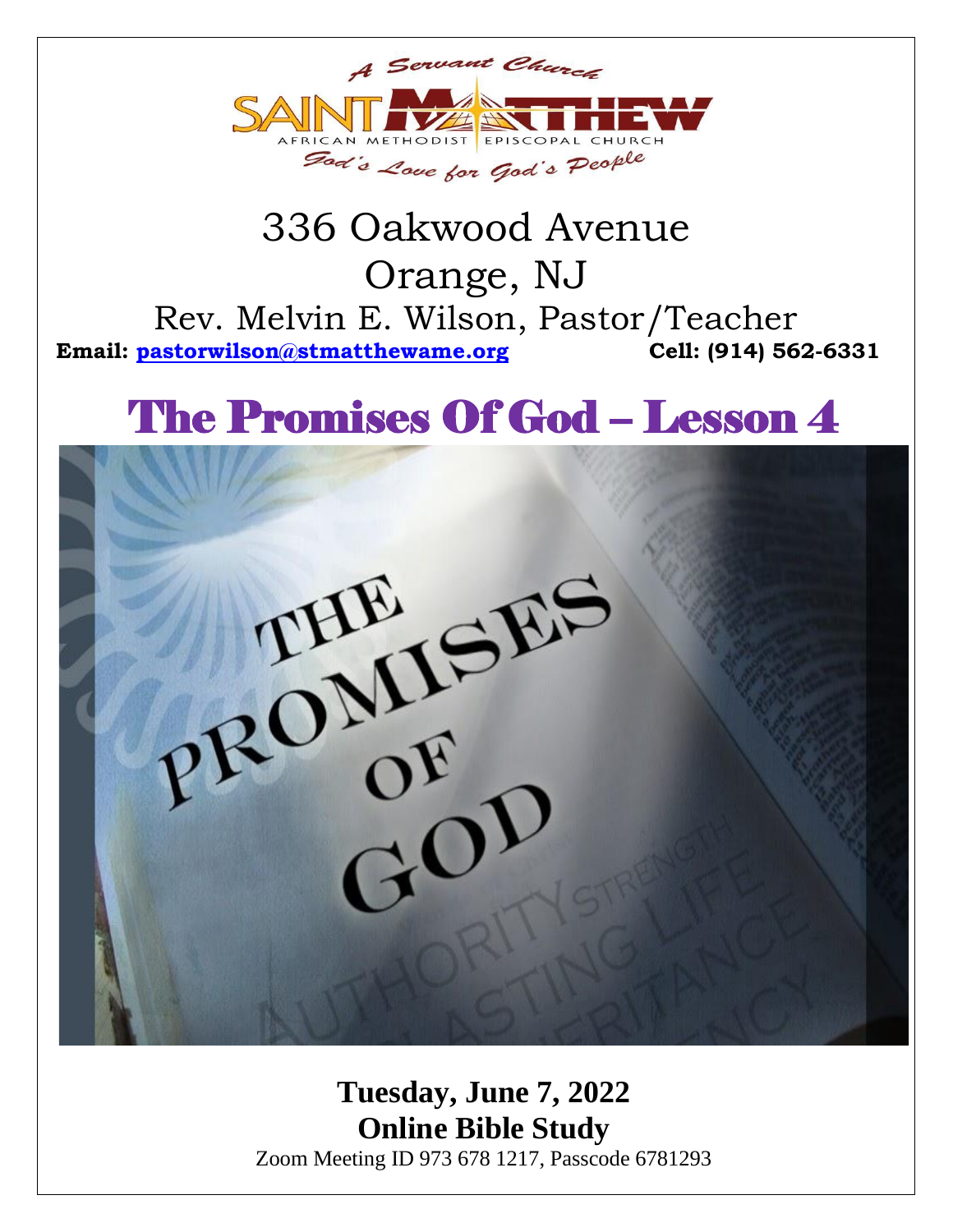

#### **I. EXTRA: A "SEASONAL" PROMISE**

A. The Season? Pentecost (Feast of Weeks)

B. The first mention of the promise.

John 14:15-17 – " **<sup>15</sup>** "If you love me, keep my commands. **<sup>16</sup>** And I will ask the Father, and he will give you another advocate to help you and be with you forever— **<sup>17</sup>** the Spirit of truth. The world cannot accept him, because it neither sees him nor knows him. But you know him, for he lives with you and will be<sup>[\[c\]](https://www.biblegateway.com/passage/?search=john+14&version=NIV#fen-NIV-26686c)</sup> in you."

1. "HIM," not "IT"

C. A reminder about the promise.

Luke 24:46-49 – "<sup>46</sup> He told them, "This is what is written: The Messiah will suffer and rise from the dead on the third day, **<sup>47</sup>** and repentance for the forgiveness of sins will be preached in his name to all nations, beginning at Jerusalem. **<sup>48</sup>** You are witnesses of these things. **<sup>49</sup>** I am going to send you what my Father has promised; but stay in the city until you have been clothed with power from on high."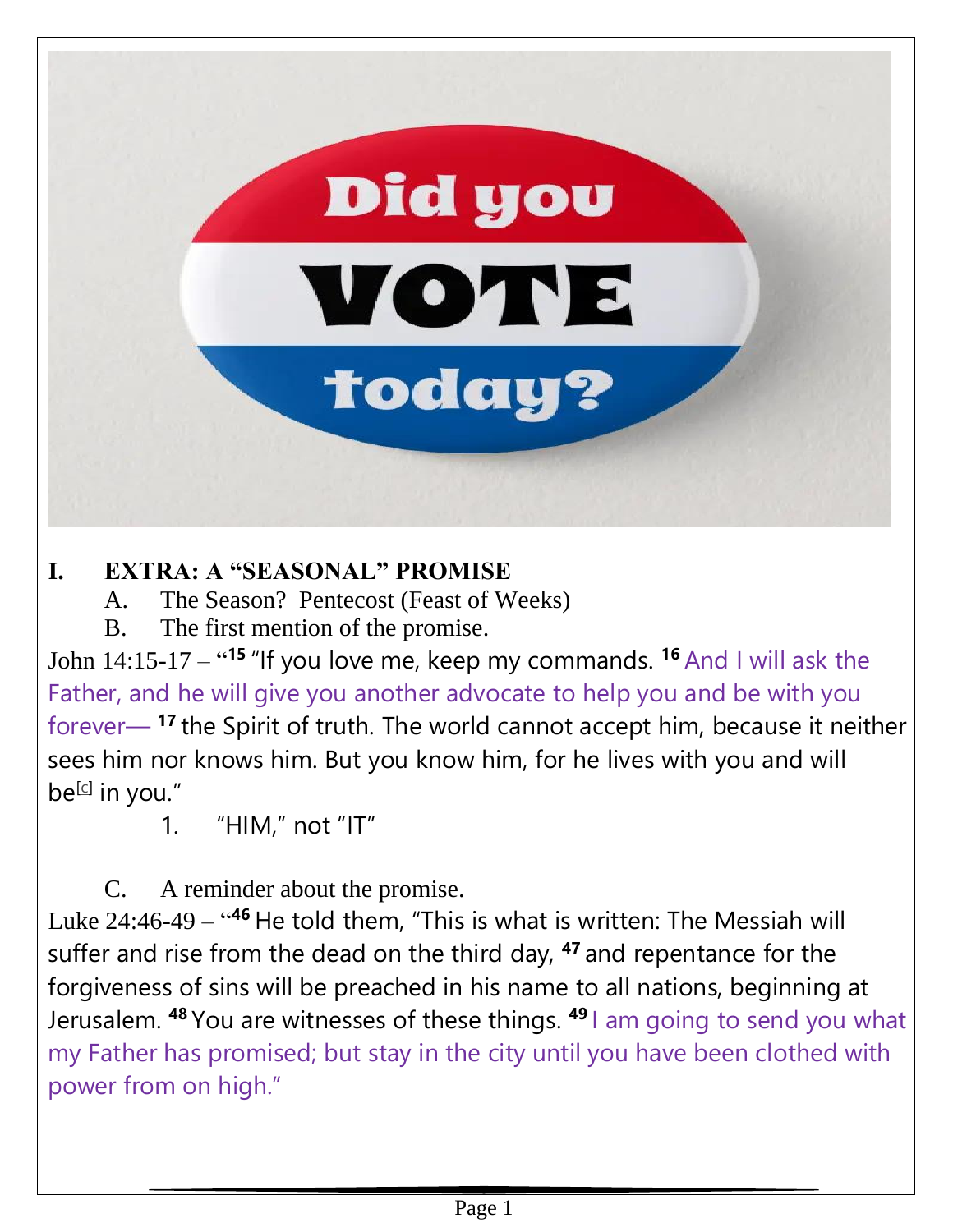D. The fulfillment of the promise

Acts 1:1-9 – "In my former book, Theophilus, I wrote about all that Jesus began to do and to teach **<sup>2</sup>** until the day he was taken up to heaven, after giving instructions through the Holy Spirit to the apostles he had chosen. **<sup>3</sup>** After his suffering, he presented himself to them and gave many convincing proofs that he was alive. He appeared to them over a period of forty days and spoke about the kingdom of God. **<sup>4</sup>** On one occasion, while he was eating with them, he gave them this command: command: "Do not leave Jerusalem, but wait for the gift my Father promised, which you have heard me speak about. **<sup>5</sup>** For John baptized with water, but in a few days you will be baptized with<sup>[\[b\]](https://www.biblegateway.com/passage/?search=acts+1&version=NIV#fen-NIV-26929b)</sup> the Holy Spirit." **<sup>6</sup>** Then they gathered around him and asked him, "Lord, are you at this time going to restore the kingdom to Israel?" **<sup>7</sup>** He said to them: "It is not for you to know the times or dates the Father has set by his own authority. **<sup>8</sup>** But you will receive power when the Holy Spirit comes on you; and you will be my witnesses in Jerusalem, and in all Judea and Samaria, and to the ends of the earth." **<sup>9</sup>** After he said this, he was taken up before their very eyes, and a cloud hid him from their sight."

#### **II. GENESIS 12:1-9: AN UNCONDITIONAL PROMISE OF GOD**

The LORD had said to Abram, "Go from your country, your people and your father's household to the land I will show you. **2** "I will make you into a great nation, and I will bless you; I will make your name great, and you will be a blessing. **<sup>3</sup>** I will bless those who bless you, and whoever curses you I will curse; and all peoples on earth will be blessed through you." **<sup>4</sup>** So Abram went, as the LORD had told him; and Lot went with him. Abram was seventy-five years old when he set out from Harran. **<sup>5</sup>** He took his wife Sarai, his nephew Lot, all the possessions they had accumulated and the people they had acquired in Harran, and they set out for the land of Canaan, and they arrived there. Abram traveled through the land as far as the site of the great tree of Moreh at Shechem. At that time the Canaanites were in the land. **<sup>7</sup>** The LORD appeared to Abram and said, "To your offspring I will give this land." So he built an altar there to the LORD, who had appeared to him. **<sup>8</sup>** From there he went on toward the hills east of Bethel and pitched his tent, with Bethel on the west and Ai on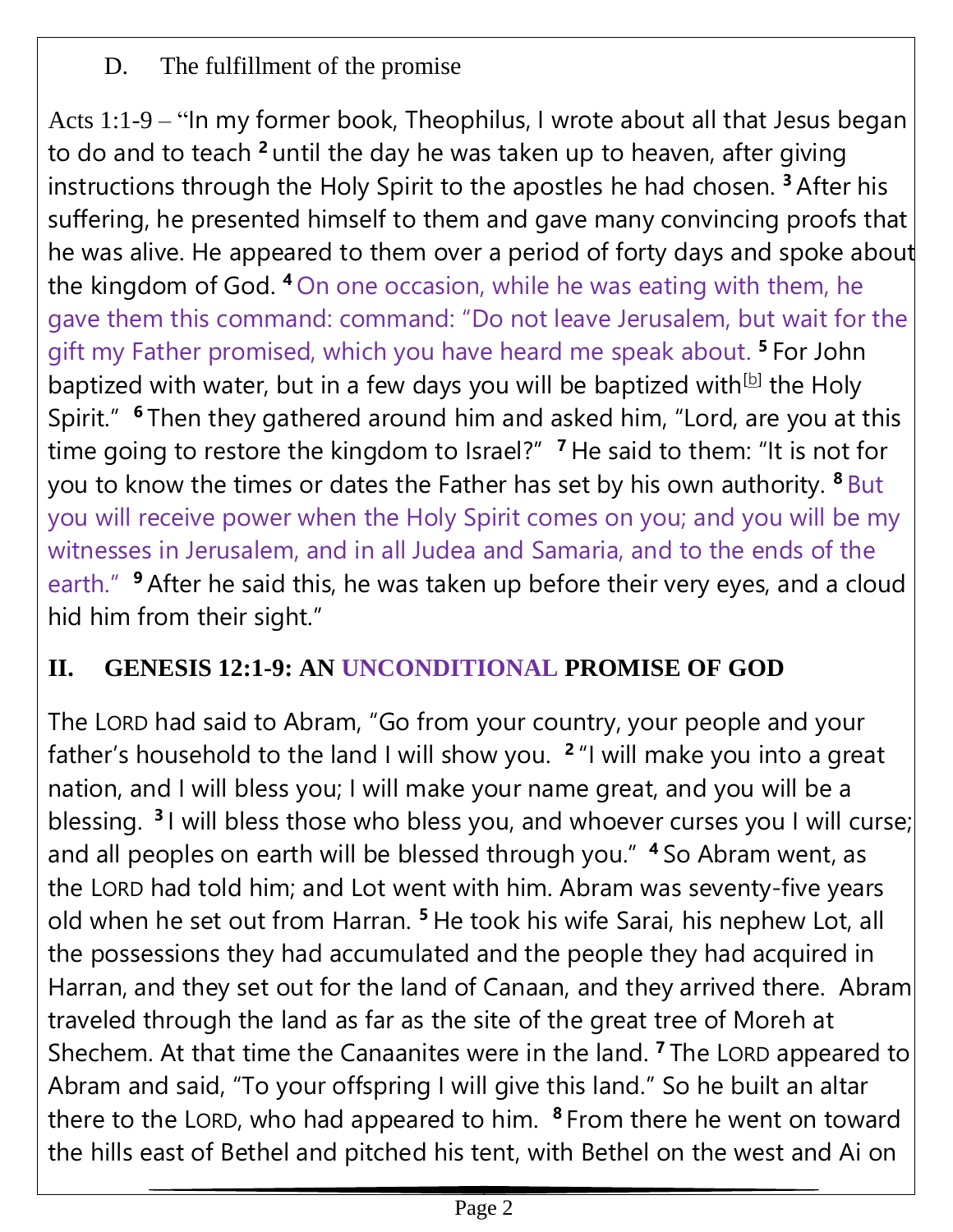the east. There he built an altar to the LORD and called on the name of the LORD. **<sup>9</sup>** Then Abram set out and continued toward the Negev.

- A. What makes this promise of God unconditional?
	- 1. God indicates what God will do. "I will…"
	- 2. The fulfillment of the promise is not contingent on how people feel.
	- 3. The fulfillment of the promise is not contingent on what people do.
- B. Do people have any part in the process?

#### **III. ANALYSIS & CONTEXT OF THE TEXT**

- A. General context: God calls Abram to GO!
	- 1. Name change occurs in Genesis 17:9
	- 2. Is this something you would have done or considered doing?
- B. God says, "this is what I will do."
	- 1. Notice that there is no "if" clause or "when" clause.
	- 2. "I will make you into a great nation."
	- 3. "I will bless you."
	- 4. "I will make your name great."
	- 5. "You will be a blessing."
	- 6. "I will bless those who bless you."
	- 7. "Whoever curses you I will curse."
	- 8. "All peoples on earth will be blessed through you."
- C. What did Abram do?
	- 1. He went.
	- 2. He worshiped.
	- 3. He wandered.

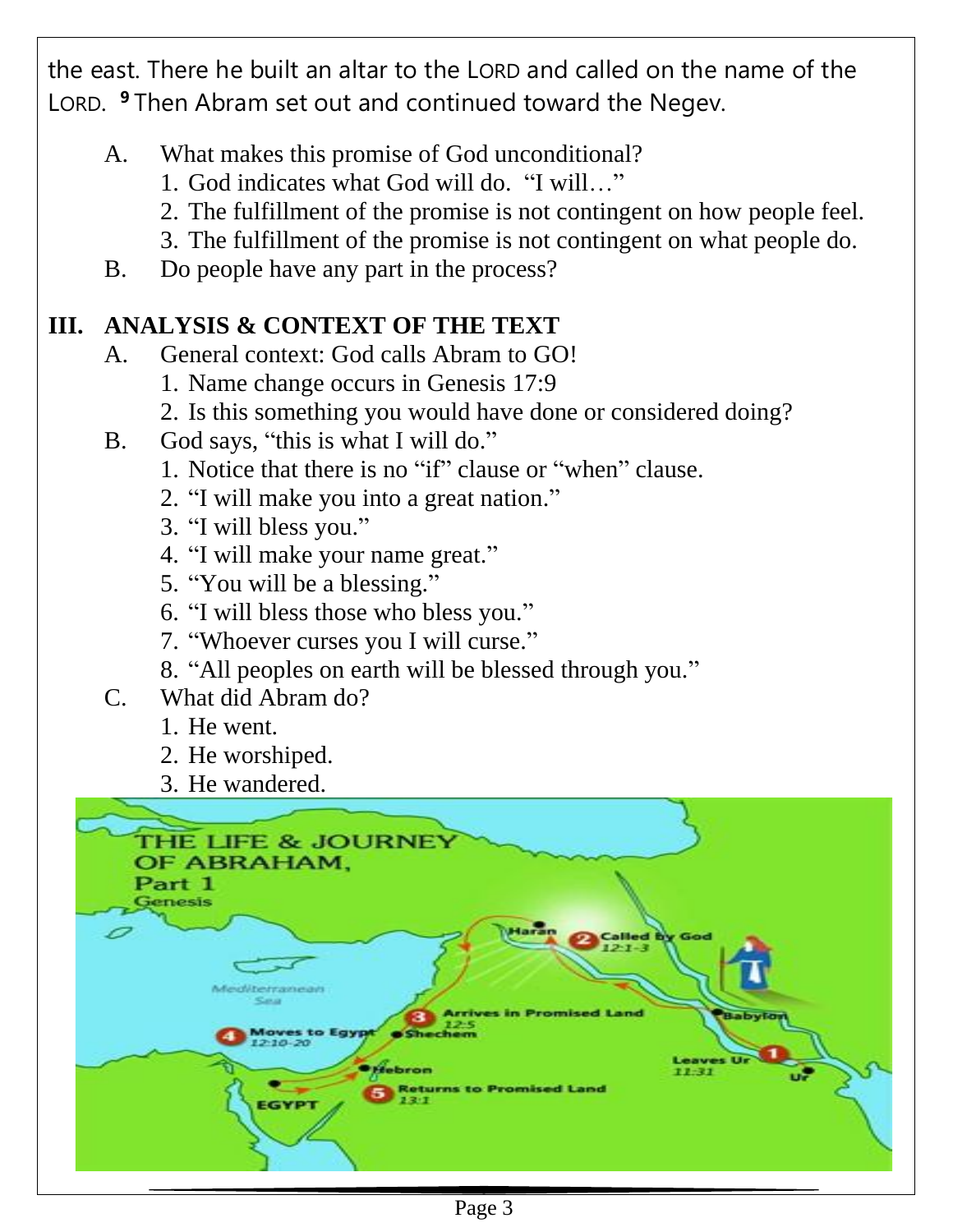#### **IV. POINTS TO PONDER**

- 1. An easy question; "Would you be willing to do this?"
- 2. A hard question; "Would you be willing to do this **at 75 years of age?**"
- 3. A harder question; "Would you be willing to do this not knowing where you were going?
- 4. Maybe the hardest question; "Would you be willing to do this, taking your family with you?"
	- a. Everybody can't go with you…
- 5. Have these promises that God made been fulfilled?

### **V. 2 OTHER VERY IMPORTANT PASSAGES**

#### **Genesis 17:1-14**

When Abram was ninety-nine years old, the LORD appeared to him and said, "I am God Almighty; walk before me faithfully and be blameless. **<sup>2</sup>** Then I will make my covenant between me and you and will greatly increase your numbers." **<sup>3</sup>** Abram fell facedown, and God said to him, **4** "As for me, this is my covenant with you: You will be the father of many nations. **<sup>5</sup>** No longer will you be called Abram<sup>[\[b\]](https://www.biblegateway.com/passage/?search=genesis+17&version=NIV#fen-NIV-403b)</sup>; your name will be Abraham,<sup>[\[c\]](https://www.biblegateway.com/passage/?search=genesis+17&version=NIV#fen-NIV-403c)</sup> for I have made you a father of many nations. <sup>6</sup> I will make you very fruitful; I will make nations of you, and kings will come from you. <sup>7</sup> I will establish my covenant as an everlasting covenant between me and you and your descendants after you for the generations to come, to be your God and the God of your descendants after you. **<sup>8</sup>** The whole land of Canaan, where you now reside as a foreigner, I will give as an everlasting possession to you and your descendants after you; and I will be their God." <sup>9</sup> Then God said to Abraham, "As for you, you must keep my covenant, you and your descendants after you for the generations to come. **<sup>10</sup>** This is my covenant with you and your descendants after you, the covenant you are to keep: Every male among you shall be circumcised. **<sup>11</sup>** You are to undergo circumcision, and it will be the sign of the covenant between me and you. **<sup>12</sup>** For the generations to come every male among you who is eight days old must be circumcised, including those born in your household or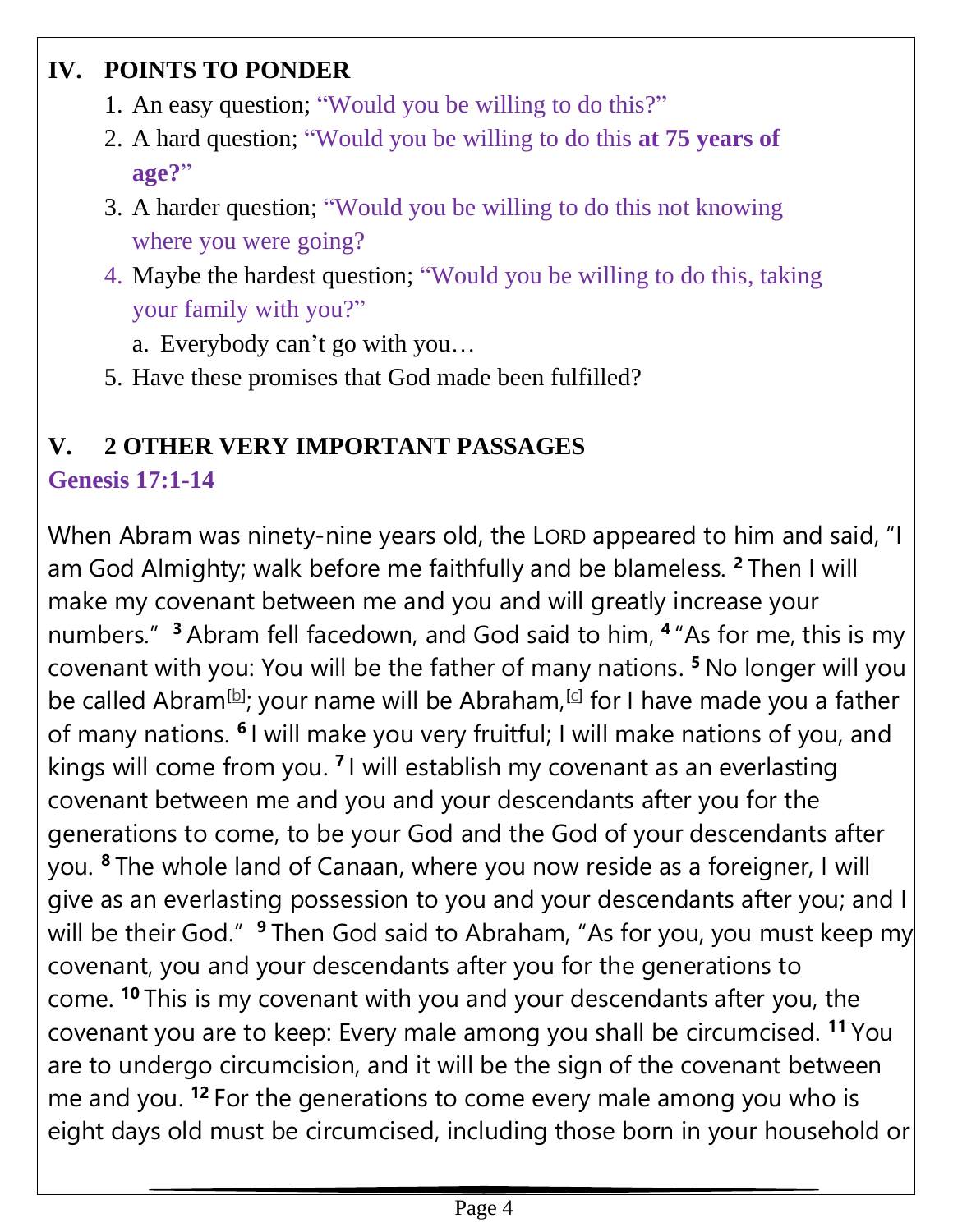bought with money from a foreigner—those who are not your offspring. **<sup>13</sup>** Whether born in your household or bought with your money, they must be circumcised. My covenant in your flesh is to be an everlasting covenant. **<sup>14</sup>** Any uncircumcised male, who has not been circumcised in the flesh, will be cut off from his people; he has broken my covenant."

#### **Deuteronomy 6:1-12**

These are the commands, decrees and laws the LORD your God directed me to teach you to observe in the land that you are crossing the Jordan to possess, **2** so that you, your children and their children after them may fear the Lord your God as long as you live by keeping all his decrees and commands that I give you, and so that you may enjoy long life. **<sup>3</sup>** Hear, Israel, and be careful to obey so that it may go well with you and that you may increase greatly in a land flowing with milk and honey, just as the LORD, the God of your ancestors, promised you. **<sup>4</sup>** Hear, O Israel: The LORD our God, the LORD is one. **<sup>5</sup>**Love the LORD your God with all your heart and with all your soul and with all your strength. **<sup>6</sup>** These commandments that I give you today are to be on your hearts. **7** Impress them on your children. Talk about them when you sit at home and when you walk along the road, when you lie down and when you get up. **<sup>8</sup>** Tie them as symbols on your hands and bind them on your foreheads. **<sup>9</sup>** Write them on the doorframes of your houses and on your gates. **<sup>10</sup>** When the LORD your God brings you into the land he swore to your fathers, to Abraham, Isaac and Jacob, to give you—a land with large, flourishing cities you did not build, **<sup>11</sup>** houses filled with all kinds of good things you did not provide, wells you did not dig, and vineyards and olive groves you did not plant—then when you eat and are satisfied, **<sup>12</sup>** be careful that you do not forget the LORD, who brought you out of Egypt, out of the land of slavery.

#### **Deuteronomy 7:7-11**

**<sup>7</sup>** The LORD did not set his affection on you and choose you because you were more numerous than other peoples, for you were the fewest of all people. **<sup>8</sup>** But it was because the LORD loved you and kept the oath he swore to your ancestors that he brought you out with a mighty hand and redeemed you from